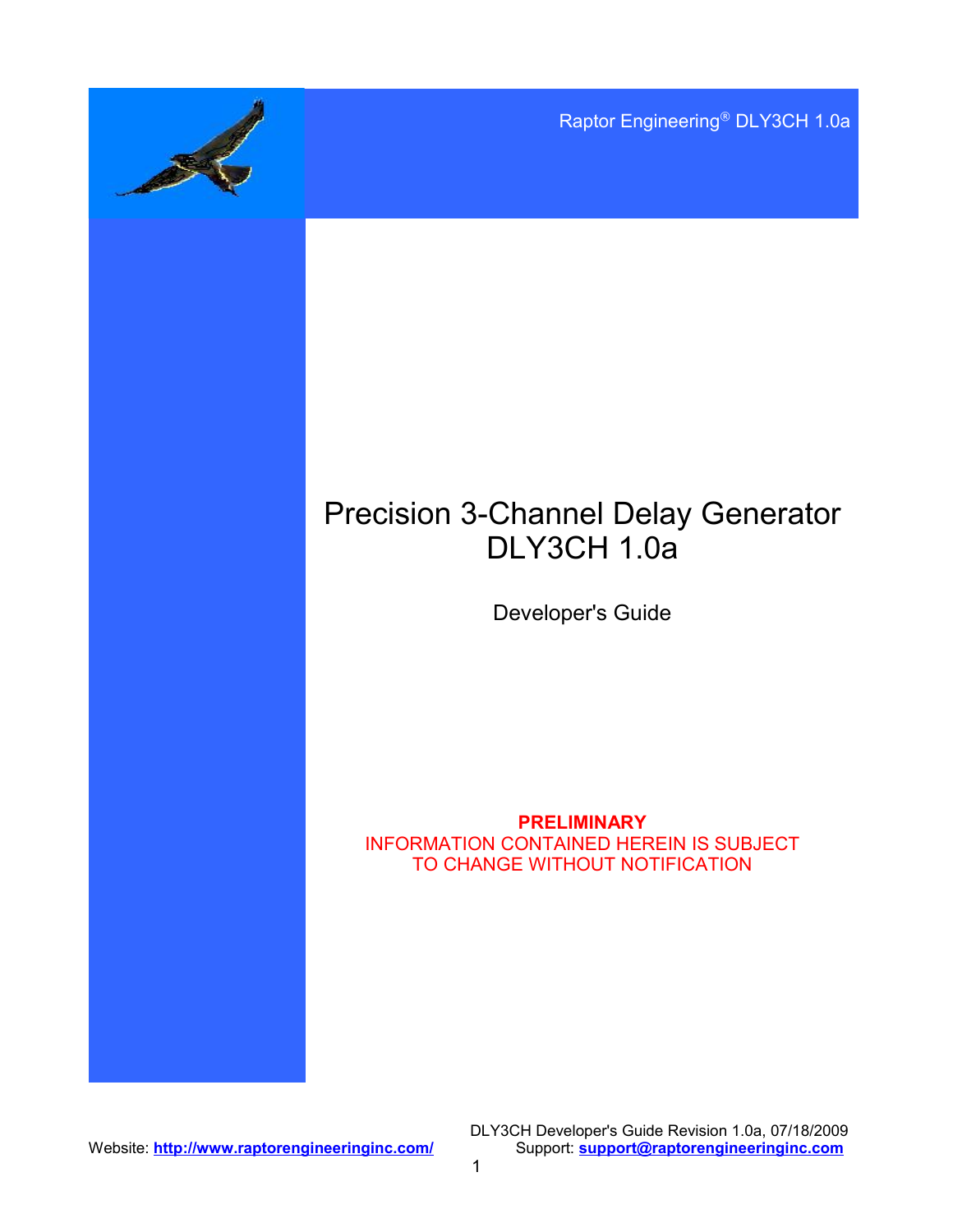# **Chapter 1 Introduction to the DLY3CH**

## **OVERVIEW**

The Raptor Engineering Precision 3-Channel Delay Generator [DLY3CH] is a high performance 2.2ns-12.2ns independent delay generator. This board utilizes three Micrel 100EP196VTG precision delay generators, and can adjust each channel's delay in +/-10ps increments. Additionally, a +/-30ps analog fine tuning control is provided on each channel to allow for precise edge synchronization in almost any application. To align input clock edges, the RF input to each delay generator is registered, and a single RF clock input clocks each of the three input registers.

The DLY3CH can be readily used with any FPGA that makes a Digilent-compatible 40-pin expansion header available, such as the Raptor Engineering VDFPGA series of development boards. Two 11-bit and one 8-bit LVCMOS/LVTTL digital delay control inputs are available; one for each delay channel. All clock inputs and outputs are LVTTL/LVCMOS compatible, and the output header is pin compatible with the Raptor Engineering Triple RF Generator [CERFBOARD ].

A typical application for this board combined with the CERFBOARD would be a small linear particle accelerator, to provide the required adjustable precision delays to the individual accelerating elements from the incoming RF master clock(s).

The digital protocol used by the digital delay inputs is described in detail by the Micrel 100EP196VTG public datasheet, which is available for download on the Raptor Engineering website.

Please note that delay channel 1 only allows 2.2ns-4.3ns delay adjustment, due to the limited number of pins on the control header. Also, due to the nature of the delay circuitry, this board will consume a moderately high amount of power, and heat up significantly during operation. This is normal, and will not adversely affect the operation or lifespan of the DLY3CH board in any way.



#### **BLOCK DIAGRAM**

DLY3CH Developer's Guide Revision 1.0a, 07/18/2009 Website: **<http://www.raptorengineeringinc.com/>** Support: **[support@raptorengineeringinc.com](mailto:support@raptorengineeringinc.com)**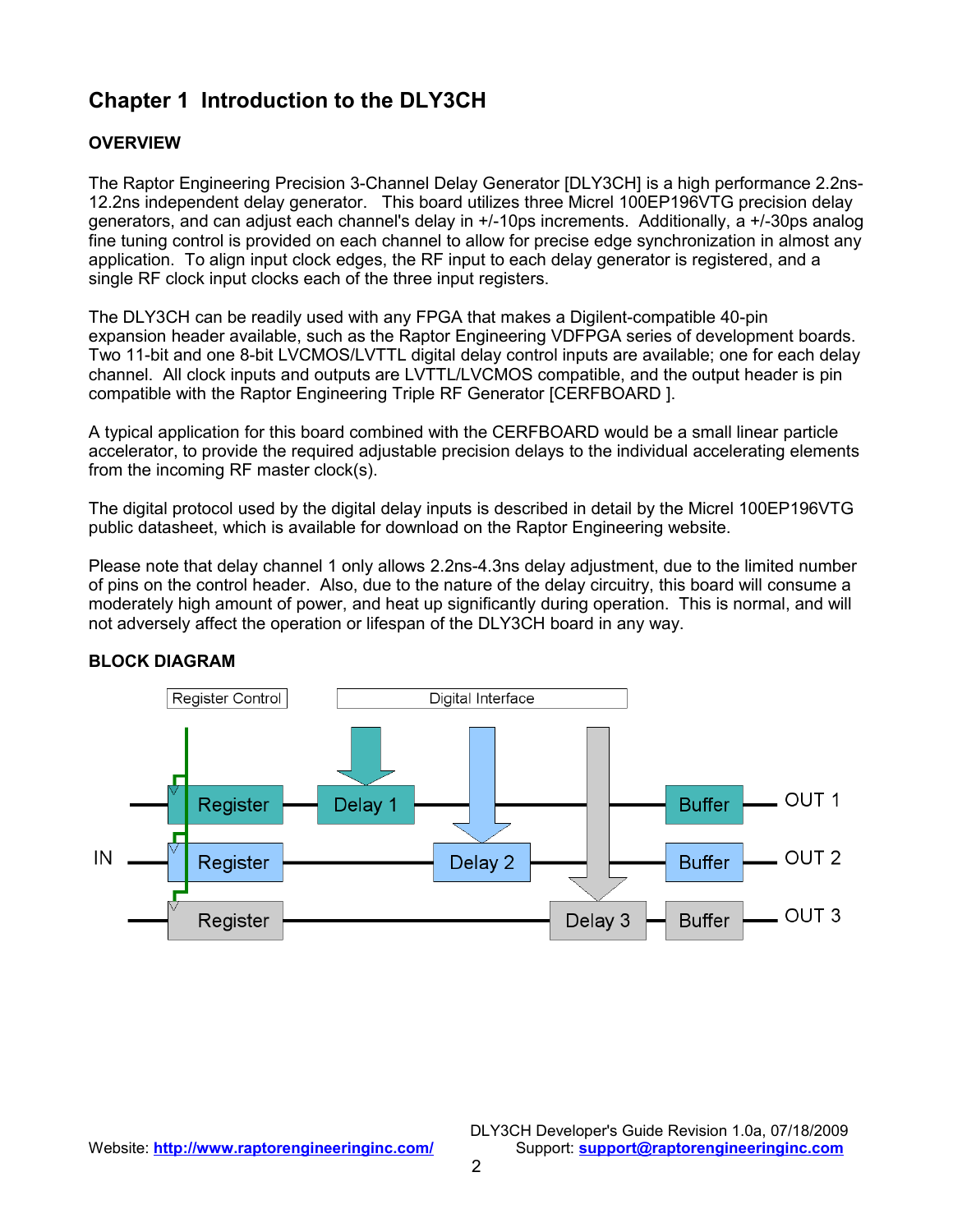#### **HARDWARE**



| <b>Interface Header</b><br><b>Pin Number:</b> | <b>Pin Description:</b>   | <b>Interface Header</b><br><b>Pin Number:</b> | <b>Pin Description:</b>         |
|-----------------------------------------------|---------------------------|-----------------------------------------------|---------------------------------|
| 1                                             | <b>DGND [PASSTHROUGH]</b> | 21                                            | Channel 1 Data Bit 5            |
| $\overline{2}$                                | +5.0V [PASSTHROUGH]*      | 22                                            | Channel 1 Data Bit 6            |
| 3                                             | +3.3V [PASSTHROUGH]       | 23                                            | Channel 1 Data Bit 3            |
| 4                                             | Channel 1 Control Latch   | 24                                            | Channel 1 Data Bit 4            |
| 5                                             | Channel 2 RF In           | 25                                            | Channel 3 Data Bit 0            |
| 6                                             | Channel 3 RF In           | 26                                            | Channel 1 Data Bit 2            |
| $\overline{7}$                                | Channel 2 Data Bit 0      | 27                                            | Channel 3 Data Bit 2            |
| 8                                             | Channel 1 RF In           | 28                                            | Channel 3 Data Bit 1            |
| 9                                             | Channel 2 Data Bit 2      | 29                                            | Channel 3 Data Bit 4            |
| 10                                            | Channel 2 Data Bit 1      | 30                                            | Channel 3 Data Bit 3            |
| 11                                            | Channel 2 Data Bit 4      | 31                                            | Channel 3 Data Bit 6            |
| 12 <sub>2</sub>                               | Channel 2 Data Bit 3      | 32                                            | Channel 3 Data Bit 5            |
| 13                                            | Channel 2 Data Bit 6      | 33                                            | <b>Channel 3 Control Latch</b>  |
| 14                                            | Channel 2 Data Bit 5      | 34                                            | Channel 3 Data Bit 7            |
| 15                                            | Channel 2 Control Latch   | 35                                            | Channel 3 Data Bit 9            |
| 16                                            | Channel 2 Data Bit 7      | 36                                            | Channel 3 Data Bit 8            |
| 17                                            | Channel 2 Data Bit 9      | 37                                            | Channel 1 Data Bit 1            |
| 18                                            | Channel 2 Data Bit 8      | 38                                            | Channel 3 Data Bit 10           |
| 19                                            | Channel 1 Data Bit 7      | 39                                            | <b>Shared RF Register Clock</b> |
| 20                                            | Channel 2 Data Bit 10     | 40                                            | Channel 1 Data Bit 0            |

\* This signal is not required for proper operation of the DLY3CH board, but is simply connected to the identical pin on the output header as a convenience.